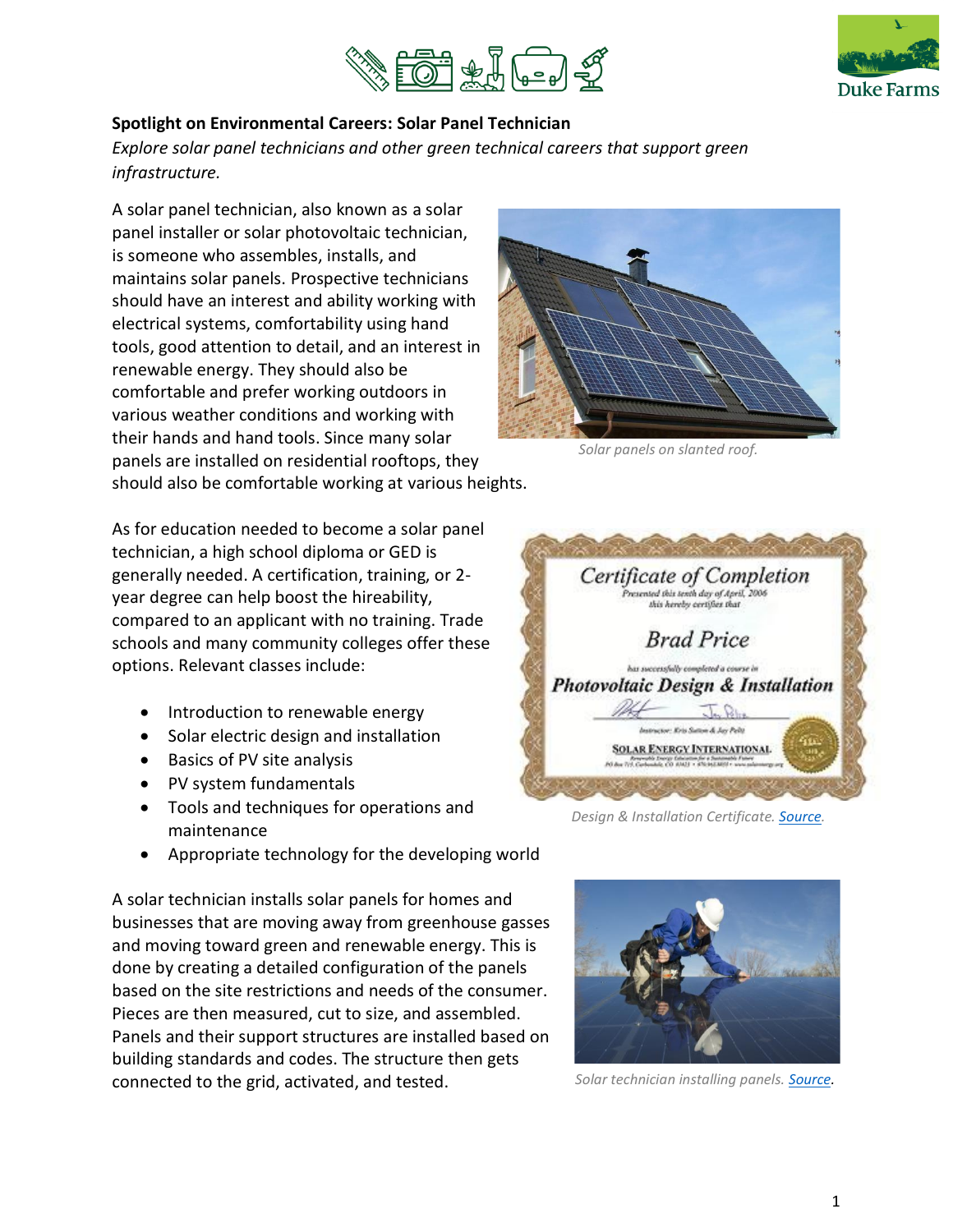



Techs must ultimately know how solar panels work, how the technology works, how to maintain and upkeep panels, and how to help customers get the most out of their new installation. Installers generally work in teams to get the job done and can also work closely with electricians to ensure the panels are correctly hooked up to the grid.

## **Activity: Learn More About Renewable Energy**

Conduct some research to help you answer the questions below.

- What are other renewable energy sources?
- What are 3 other green energy jobs? Write a job description for each.
- Which is most interesting to you? Why?
- If you were hiring someone for that position, what would your interview questions be? What would you be looking for in an employee?

Other related careers include…



*Wind energy technicians* who inspect and repair wind turbines, another form of renewable energy on the rise. Technicians climb the wind turbine towers to preform maintenance, as well as test electrical, mechanical, and hydraulic components*. [Photo source.](https://www.desmoinesregister.com/story/money/business/2018/04/24/wind-turbine-technician-jobs-iowa-high-demand/521139002/)* 

*Software developers* are needed throughout the renewable energy industry. Developers create and maintain software that essential for renewable energy to operate. [Photo source.](https://www.independence.edu/blog/how-to-software-developer)

*Clean car engineers* work to produce new or improve the efficiency and quality of electric vehicles and their parts. [Photo source.](https://www.asme.org/topics-resources/content/future-battery-the-electric-car)

*Green roof maintenance technicians* maintain various green roofs by weeding, mulching, trimming, fertilizing, and propagating plants on the roofs. [Photo source.](https://www.sempergreen.com/us/solutions/green-roofs/maintaining)

*All these green careers are essential occupations to help battle climate change.*